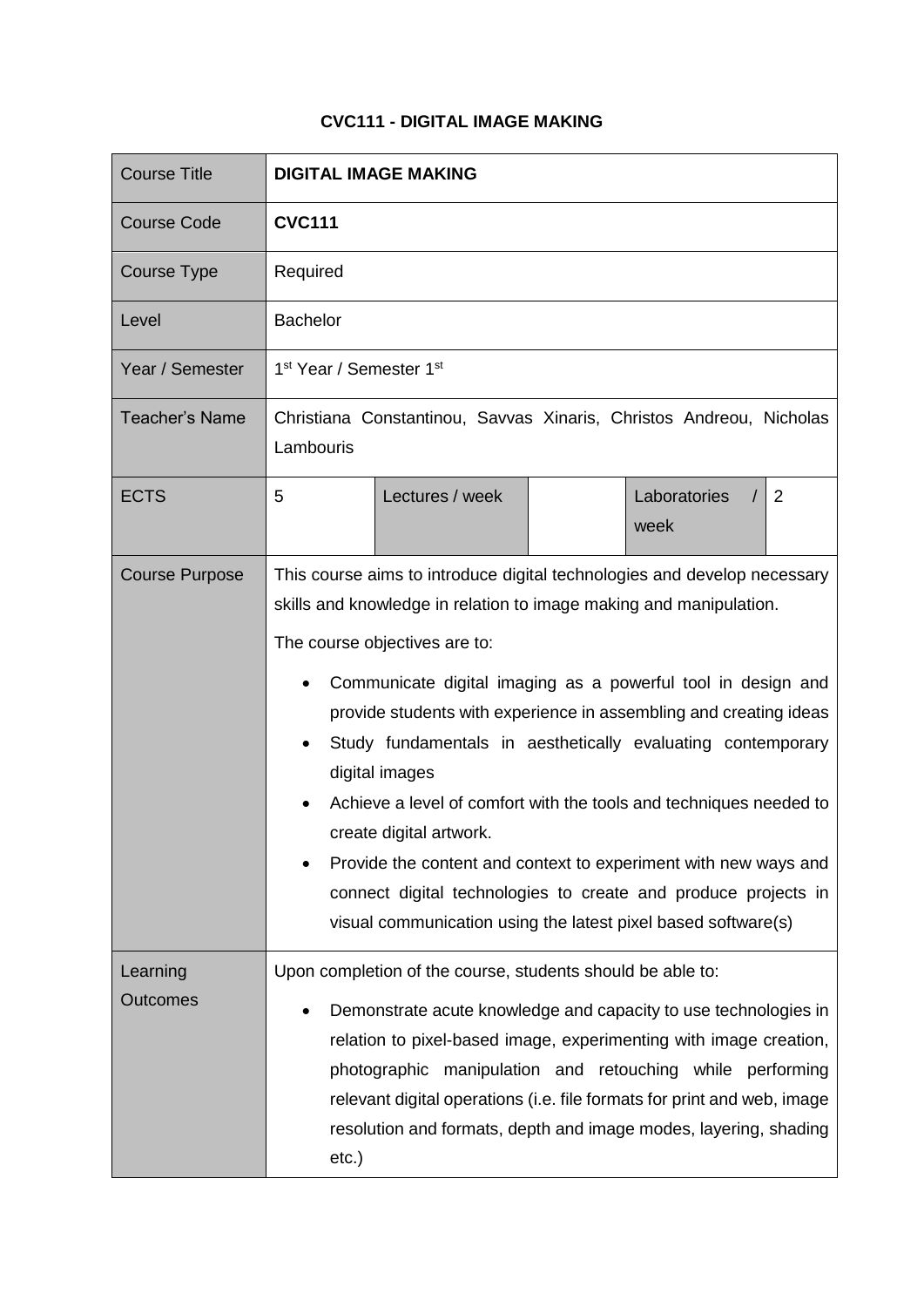|                         | $\bullet$<br>informed decisions.<br>and editing parameters<br>٠<br>aided image making<br>communication                                                                                                                                                                                                                                                                                                                                                                                                                                                            |                        | Use technology resources for solving problems and making<br>Identify and evaluate various contemporary digital image making<br>Acquire skills and competences characterised by harmony and<br>functionality between design and technology, moving from<br>traditional image making and photographic platforms to computer<br>Communicate ideas through digital creative expression in visual                                                                                                                                                                                                                                                                                                  |
|-------------------------|-------------------------------------------------------------------------------------------------------------------------------------------------------------------------------------------------------------------------------------------------------------------------------------------------------------------------------------------------------------------------------------------------------------------------------------------------------------------------------------------------------------------------------------------------------------------|------------------------|-----------------------------------------------------------------------------------------------------------------------------------------------------------------------------------------------------------------------------------------------------------------------------------------------------------------------------------------------------------------------------------------------------------------------------------------------------------------------------------------------------------------------------------------------------------------------------------------------------------------------------------------------------------------------------------------------|
| Prerequisites           | None                                                                                                                                                                                                                                                                                                                                                                                                                                                                                                                                                              | Corequisites           | None                                                                                                                                                                                                                                                                                                                                                                                                                                                                                                                                                                                                                                                                                          |
| <b>Course Content</b>   | $\bullet$<br>through digital images.<br>٠<br>methods.<br>context using a range of techniques.<br>representation with images.                                                                                                                                                                                                                                                                                                                                                                                                                                      |                        | Introduction to the basic understandings of what constitutes a digital<br>image and the aesthetics that engage in the effective appreciation<br>and evaluation of contemporary digital practices. Through a survey<br>and a study of various kinds, methods and approaches towards<br>contemporary digital image and digital manipulations, the course<br>investigates basic ideas and perceptions regarding communication<br>Introduction to image manipulation through computer aided<br>Image-based research and investigation of images in a design<br>Digital Image Composition is explored freely considering different<br>modes of representation, creating multiple digital ranges of |
| Teaching<br>Methodology | Illustrated lectures that address the theory of electronic imaging and are<br>supported by practical demonstrations in which the information imparted is<br>into<br>practice.<br>put<br>methodologies of deconstruction and composition. Students then produce<br>a series of digital graphics that meets a tight brief and are encourage to<br>address the time constraints that occur in a professional context.<br>Through in-class practical design workshops and short exercises, students<br>are encouraged to experiment and expand their creative vision. | Practical<br>workshops | introduce<br>experimental                                                                                                                                                                                                                                                                                                                                                                                                                                                                                                                                                                                                                                                                     |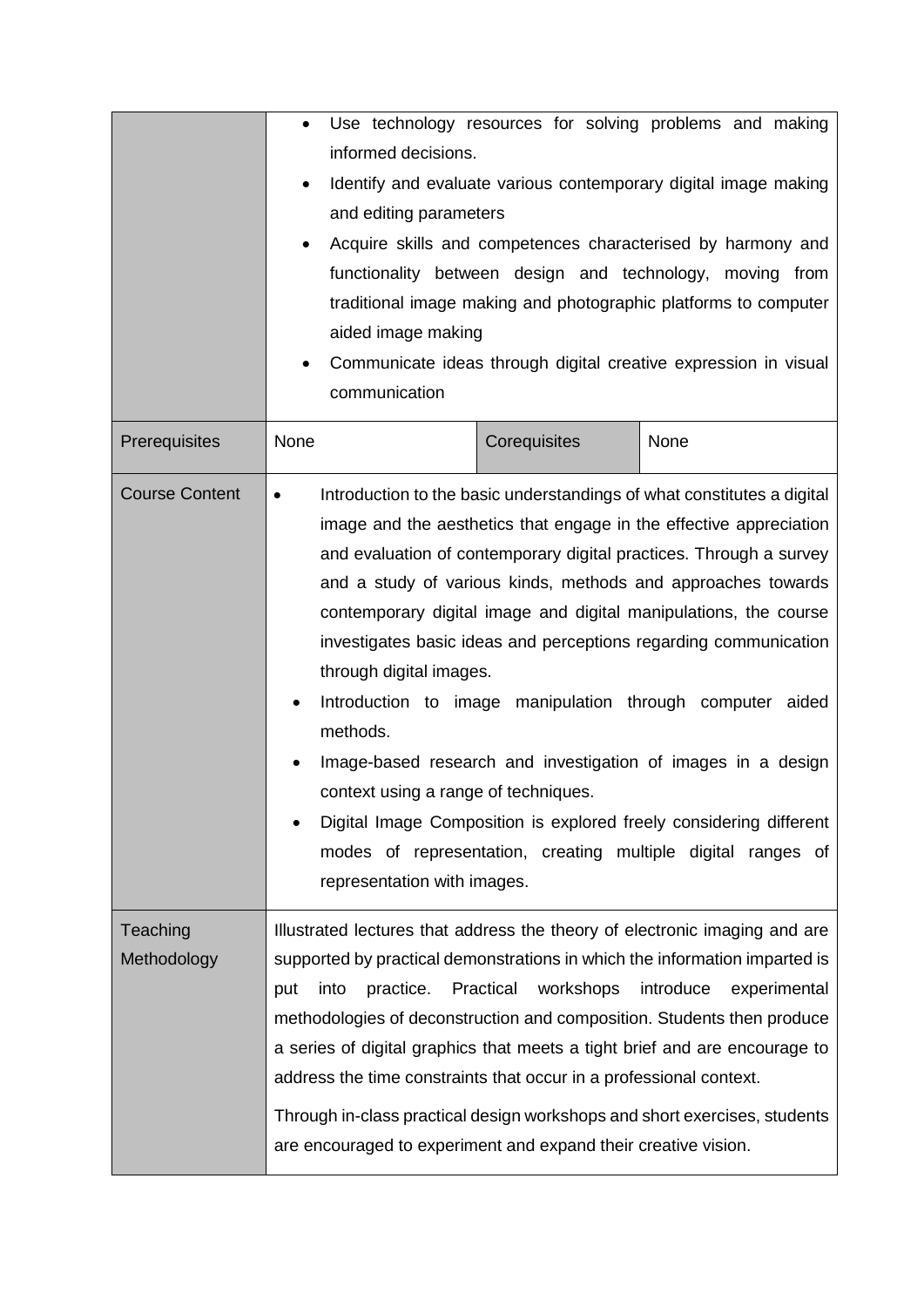|                     | Each project is critically analysed in a group discussion. Lecture notes and                                                                                            |
|---------------------|-------------------------------------------------------------------------------------------------------------------------------------------------------------------------|
|                     | presentations are available through the web for students to use in                                                                                                      |
|                     | combination with the textbooks if the project requires such notes and                                                                                                   |
|                     | presentations.                                                                                                                                                          |
|                     |                                                                                                                                                                         |
| <b>Bibliography</b> | <b>Book References</b>                                                                                                                                                  |
|                     | Faulkner, A., Conrad, C., Adobe Photoshop CC Classroom in a Book<br>Adobe Press: 2017                                                                                   |
|                     | Munishwar, G., Adobe Photoshop Creative Cloud 2017. CreateSpace<br>Independent Publishing Platform: 2017                                                                |
|                     | Snider, L., Adobe Lightroom CC and Photoshop CC for Photographers<br>Classroom in a Book. Adobe Press, 2016                                                             |
|                     | Sanders Industries LLC Publishing. Digital Imaging Notebook: Digital<br>Imaging Notebook   Diary   Log   Journal. Independently published, 2019.<br>ISBN: 9781707983438 |
|                     | Worobiec, T., Spence, R. Digital Photo Artist: Creative Techniques and<br>Ideas for Digital Image-making. Collins & Brown, 2005. ISBN:<br>x9781843401483                |
|                     | Horovitz, E. Digital Image Transfer: Creating Art with Your Photography.<br>Pixiq, 2011. ISBN: 9781600595356                                                            |
| Assessment          | Overall, the course is evaluated as follows:                                                                                                                            |
|                     | <b>Final Assessment 34%</b>                                                                                                                                             |
|                     | Design Intelligence 40%,                                                                                                                                                |
|                     |                                                                                                                                                                         |
|                     | Research and Methodology 20%,                                                                                                                                           |
|                     | Experimentation and Analysis 20%,                                                                                                                                       |
|                     | Time management and Presentation 20%                                                                                                                                    |
|                     | <b>Course work 66%</b>                                                                                                                                                  |
|                     | Interim Critique 33%                                                                                                                                                    |
|                     | Final Critique 33%                                                                                                                                                      |
|                     | Specific requirements for given projects and the assessment criteria are                                                                                                |
|                     | written down on project briefs that are handed out to students.                                                                                                         |